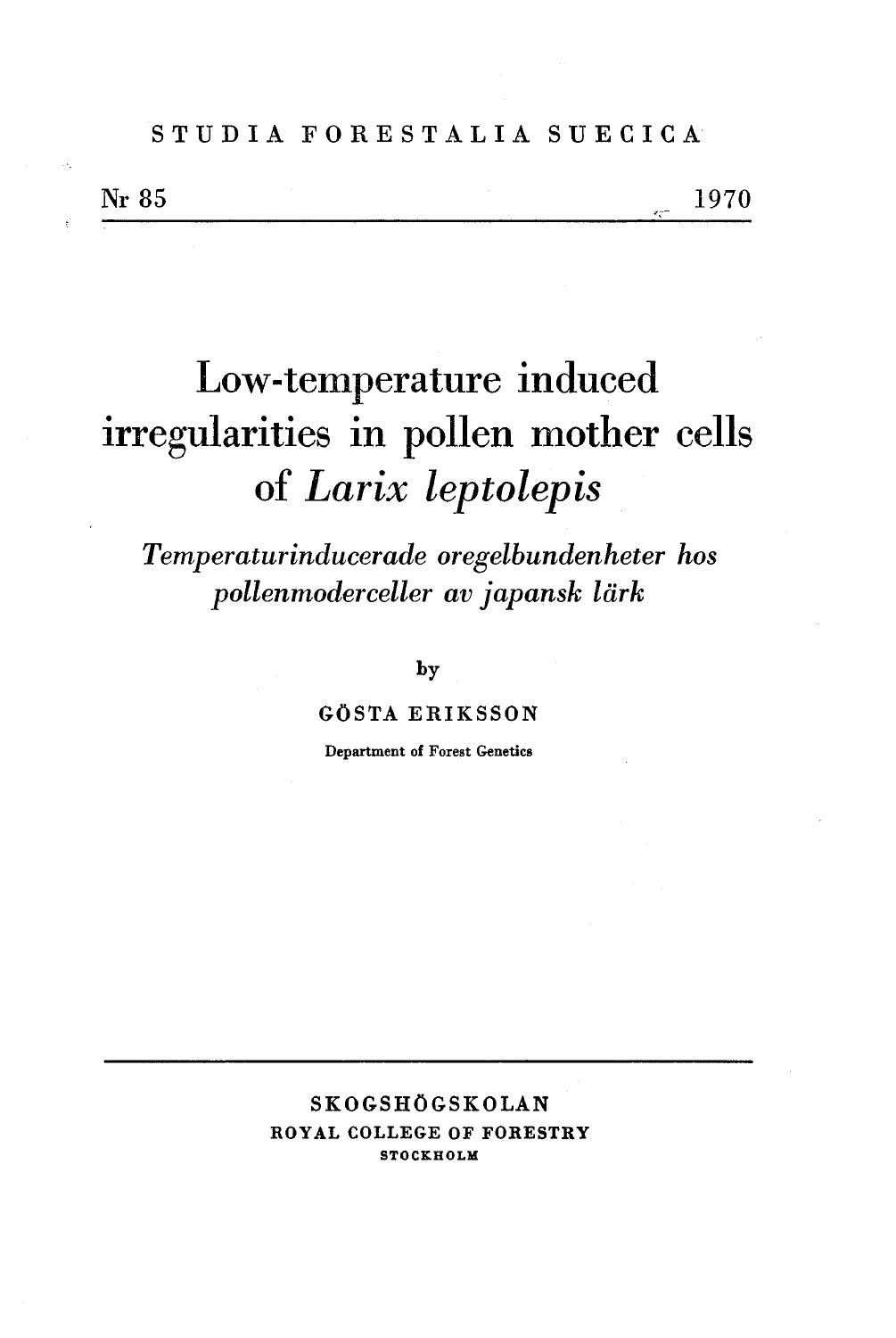#### **ABSTRACT**

The communication constitutes a complement to a preceding one in which the relationship between low temperature and sensitive PMC on one hand and induction of irregularities on the other hand was presented for Larix decidua and L. sibirica. Such an investigation has now been undertaken for Larix leptolepis. Stickiness of C-type was the most common irregularity followed by stickiness of B-type and A-type. Several different relationships between prediction areas and aberration areas were tested. It was observed that the best agreement was obtained when diakinesis, metaphase I and **I1** and anaphase I were regarded as the temperature sensitive stages. The exclusion of the completely damaged buds from the aberration areas increased the agreements between aberration areas and prediction areas.

Different mechanisms of the temperature action on the PMC are discussed. Based on the data presented, the design of an experiment which could reveal the mechanism of the temperature action on the PMC is suggested.  $\alpha = \alpha_{\rm max}$  ,  $\alpha_{\rm max}$ 

**Ms. received** *6* **July 1970**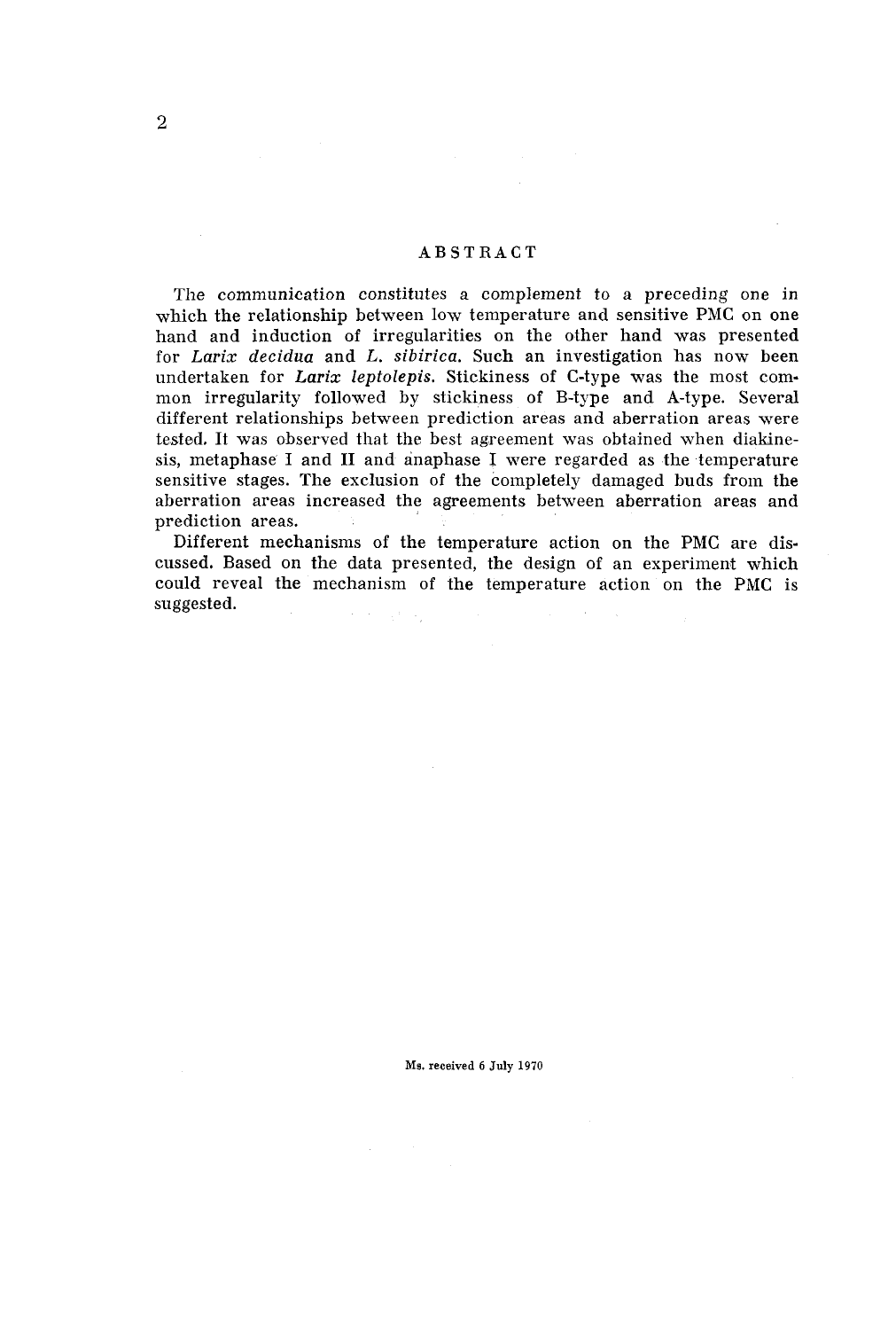## **1. Introduction**

In a previous paper (Eriksson, 1968) the relationship between irregularities on one hand and sensitive pollen mother cells (PMC) and low temperatures on the other was demonstrated for *Larix decidua* and *Larix sibiricn.* In that paper different modes of action of the temperature were discussed. To evaluate in which way the temperature influences the induction of irregularities it is necessary to have data collected from a well designed experiment under strictly controlled conditions. Eriksson (1968) pointed out that the design of the experiments performed under controlled conditions should be preceded by less expensive experiments carried out on material growing outdoors. Therefore, it would be valuable to make a preliminary investigation of the relationship between low temperature and sensitive cells in oul-door culti\-ated *Larix lepfolepis* as a complement to the corresponding investigation presented for *Larix decidua* and *L. sibirica* by Eriksson (1968). In the present communication the data from an investigation of the meiotic development and the occurrence of irregularities in 11 Japanese larch grafts growing at Röskär outside Stockholm will be presented and discussed.

# **2. Material and methods**

The Japanese larch clones included in the present investigation were the same as listed in Table 5 in the paper by Eriksson (1968). The origin of these clones was also presented in this table. The fixation intervals were selected according to the suggestions derived from the temperature data. At least 100 buds from each graft were collected. The buds were collected from different growth positions in the grafts. Acetic alcohol (1: **3)** served as a fixative. The fixation of pollen in 70 per cent alcohol took place just before the anthers were ready to dehisce.

From each male bud, PMC from at least three stamens were dissected in acetic orcein. The PhIC were mixed carefully and 100 PMC were classified according to stage of development and type of irregularity.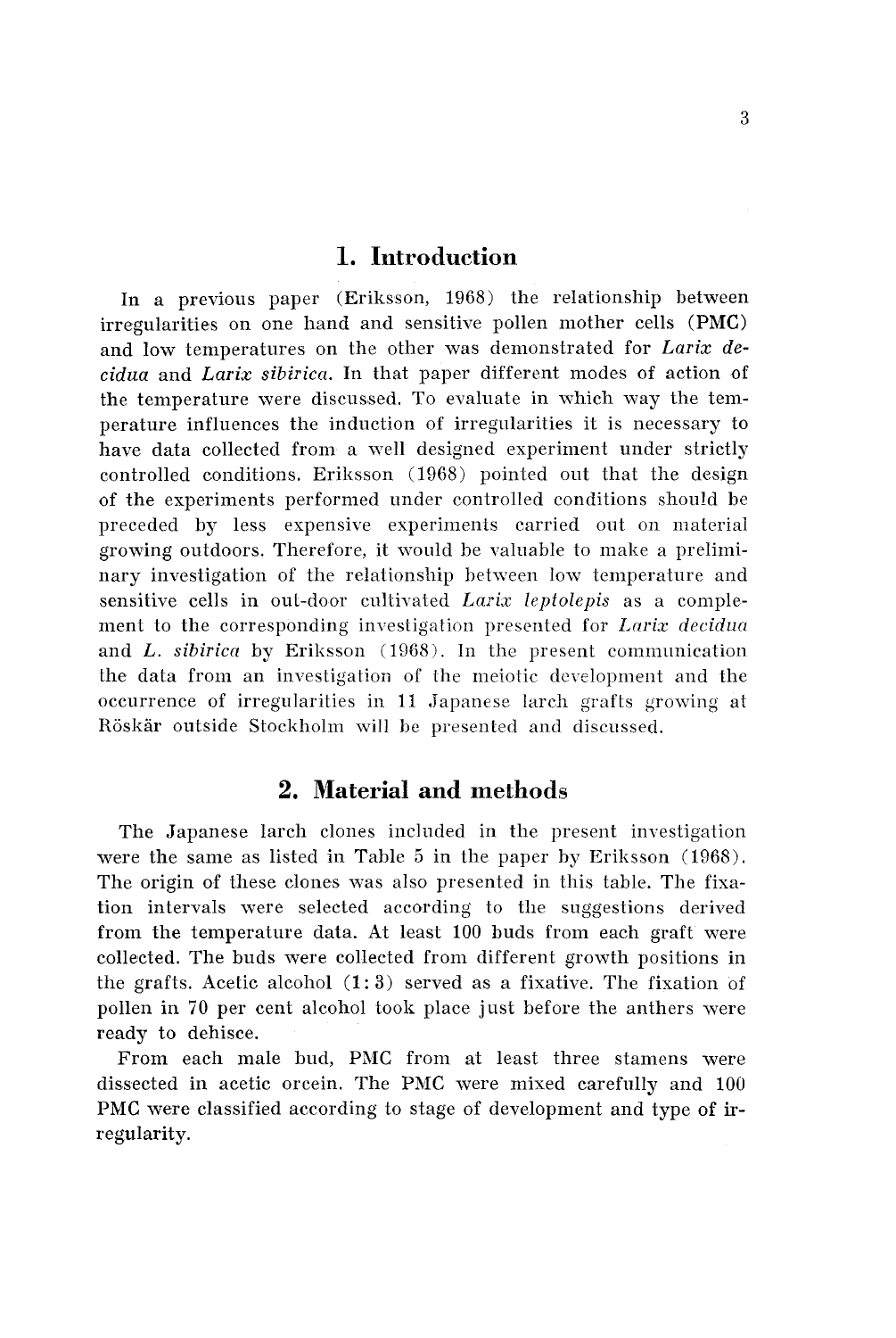The pollen sterility was estimated by staining the pollen grains in a solution of inethylene blue. The buds from each graft were tested with respect to pollen sterility, from each bud 100 pollen grains were examined.

The temperature data was obtained from the meteorological station at Röskär situated 500 m from the growth locality of the Japanese larch grafts.

# **3. Results and discussion**

The pattern of development from diplotene to tetrads in the different grafts is demonstrated in Fig.  $1-11$ . In these diagrams the percentage of PMC in the stages diakinesis-anaphase I and metaphase **11** is shown. Thcse stages were the most frost sensitive ones according to the data presented below. Besides lhis the percentage of PhIC in diplotene and lhe tetrad stage is dernonslraled. **A** discussion of the pattern of the meiotic development in these grafts was carried out by Erilisson et *al.* (1970).

The total percentage of irregularities is also demonstrated in Fig. 1-11. Besides this the percentage of completely damaged buds is shown. More than 150,000 PMC were examined with respect to occurrence of irregularities. The irregularities were classified according to the scheme suggested by Eriksson (1968).

The maximum and minimum temperature curves during the time for the appearance of sensitive PhIC are demonstrated in Fig. 12.

To get a general information about the relative occurrence of various types of irregularity the number of PMC belonging to different categories of irregularity has been summed for each graft separately (cf. Table 1). This table reveals that stickiness of C-type was the dominating irregularity. Stickiness of A- and B-type were also of a frequent occurrence whereas polyspory and uniralents were almost completely lacking. Therefore, it could be stated that most of the irregularities was of a mild character which suggests the possibility of healing of them to a great extent.

If the curves for the total percentage of irregularities are examined it is seen that the irregularities mostly disappeared when the tetrad stage was reached by all PMC. This could be due to healing to a great extent of the cells which showed stickiness of C-type. Another explanation might be that the irregularities could not be detected during the tetrad stage. This is contradicted by the fact that the pollen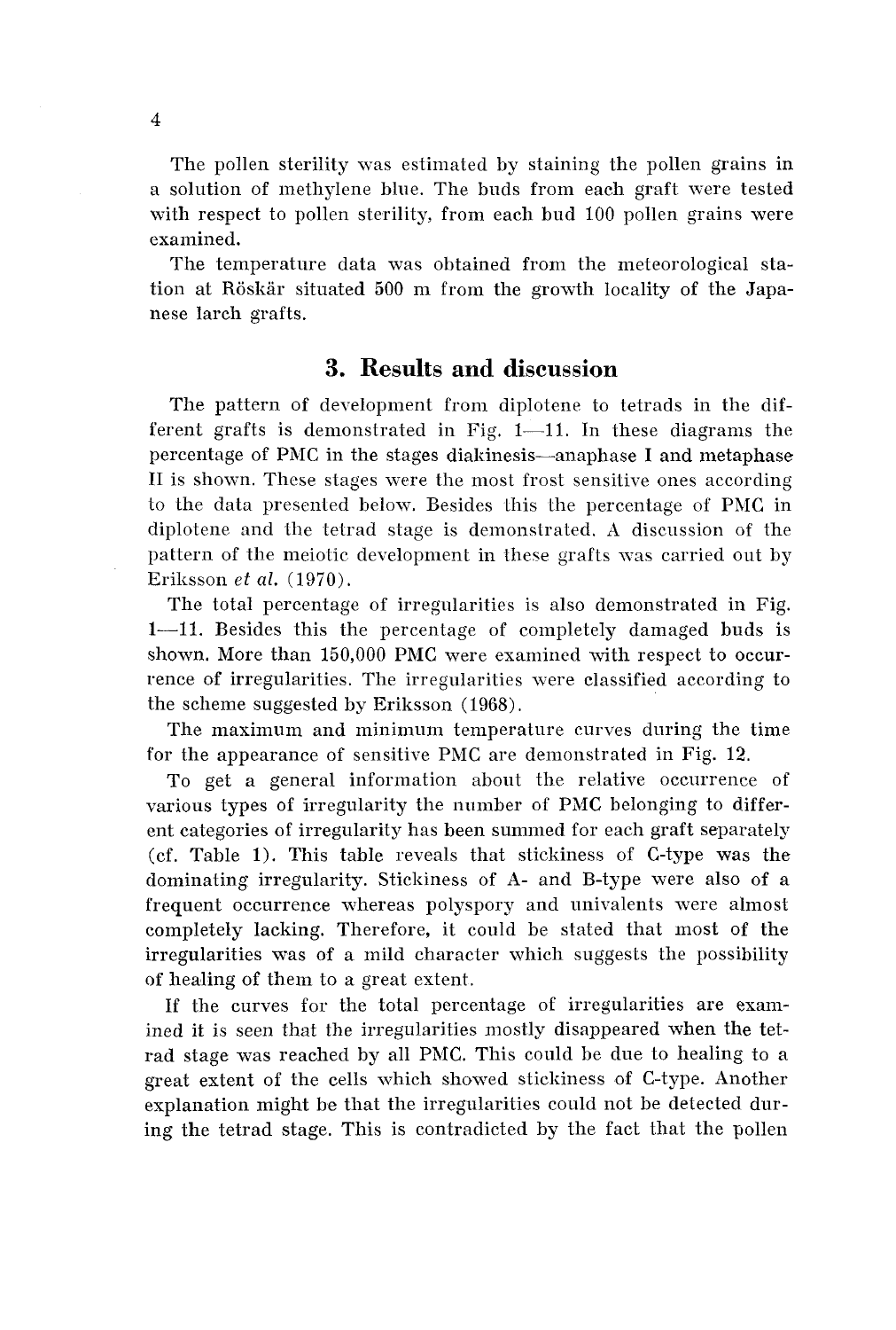|                | Normal     | Irregular PMC     |      |          |                |                |              |                |        |                              |   |  |
|----------------|------------|-------------------|------|----------|----------------|----------------|--------------|----------------|--------|------------------------------|---|--|
| Graft          |            | <b>Stickiness</b> |      |          |                | Frag-          | Degen- Uni-  |                | Micro- | Spindle Poly-                |   |  |
|                | <b>PMC</b> | А                 | в    | C        | <b>Bridges</b> | men-<br>tation | era-<br>tion | valents nuclei |        | abnor-spory<br>mal-<br>ities |   |  |
| AZU R7         | 10,804     | 300               |      | 780 1948 | 35             | 4              | 28           | 1              |        |                              |   |  |
| AZU R8         | 14,058     |                   |      | 972 1268 | 14             | 1              | 87           |                |        |                              |   |  |
| <b>NAR 18</b>  | 10,351     | 100               | 38   | 963      | 33             | 9              | 6            |                |        |                              |   |  |
| <b>NAR 19</b>  | 12,791     |                   |      | 335 1413 | 41             | 8              | 9            |                | 3      |                              |   |  |
| <b>NAR J16</b> | 11,686     |                   |      | 439 1235 | 43             | 7              | 89           |                |        |                              |   |  |
| <b>NAR J20</b> | 12,080     | 100               |      | 65 2002  | 36             | 1              | 16           |                |        |                              |   |  |
| REN L7         | 15,094     | 100               | 64   | 777      | 49             | 16             |              |                |        |                              |   |  |
| TAK P4         | 9,932      | 800               | 700  | 1306     | 50             | 6              | 61           | 1              | 2      | 36                           | 6 |  |
| TAK P7         | 16,854     | 200               | 687  | 1988     | 38             | 5              | 26           |                |        |                              |   |  |
| TAK 019        | 13.217     | 529               | 1239 | 994      | 24             |                | 5            |                | 90     | 1                            | 1 |  |
| YATSU S4 9,464 |            | 400               |      | 858 1358 | 17             | 3              |              |                |        |                              |   |  |

**Table 1. The total number of normal PMC and irregular PMC belonging to various types of irregularity in the different grafts.** 

sterility was low mostly not exceeding five per cent. On the other hand it might be suggested that the irregularities were hidden in the pollen grains as well.

Still another explanation for the disappearance of the irregularities could be that the stickiness of C-type was due to artefacts owing to fixing of the buds in a fixative of low temperature. However, the fixing solution was not of the same low temperature as the air temperature since the solutions were kept in a car until the time for the fixation. Mostly the fixing solutions were not exposed to the air temperature for more than 15 minutes. Furthermore, it might be mentioned that buds taken directly to the laboratory for analysis revealed the same types of irregularity as the fixed buds. Therefore, the probability that stickiness of C-type originates from artefacts must be regarded as low.

The concepts of aberration area and prediction area were discussed in detail in the paper by Eriksson (1968). In similarity with the situation in *Lariz decidua* and *L. leptolepis* an evaluation of the relationship between irregularities on one hand and sensitive cells and low temperature on the olher hand must be analysed by plotting aberration areas against prediction areas (cf. Eriksson, 1968).

Two different aberration areas were calculated for each graft, the first comprising all types of irregularity whereas the second comprised all types of irregularity except for the completely damaged buds.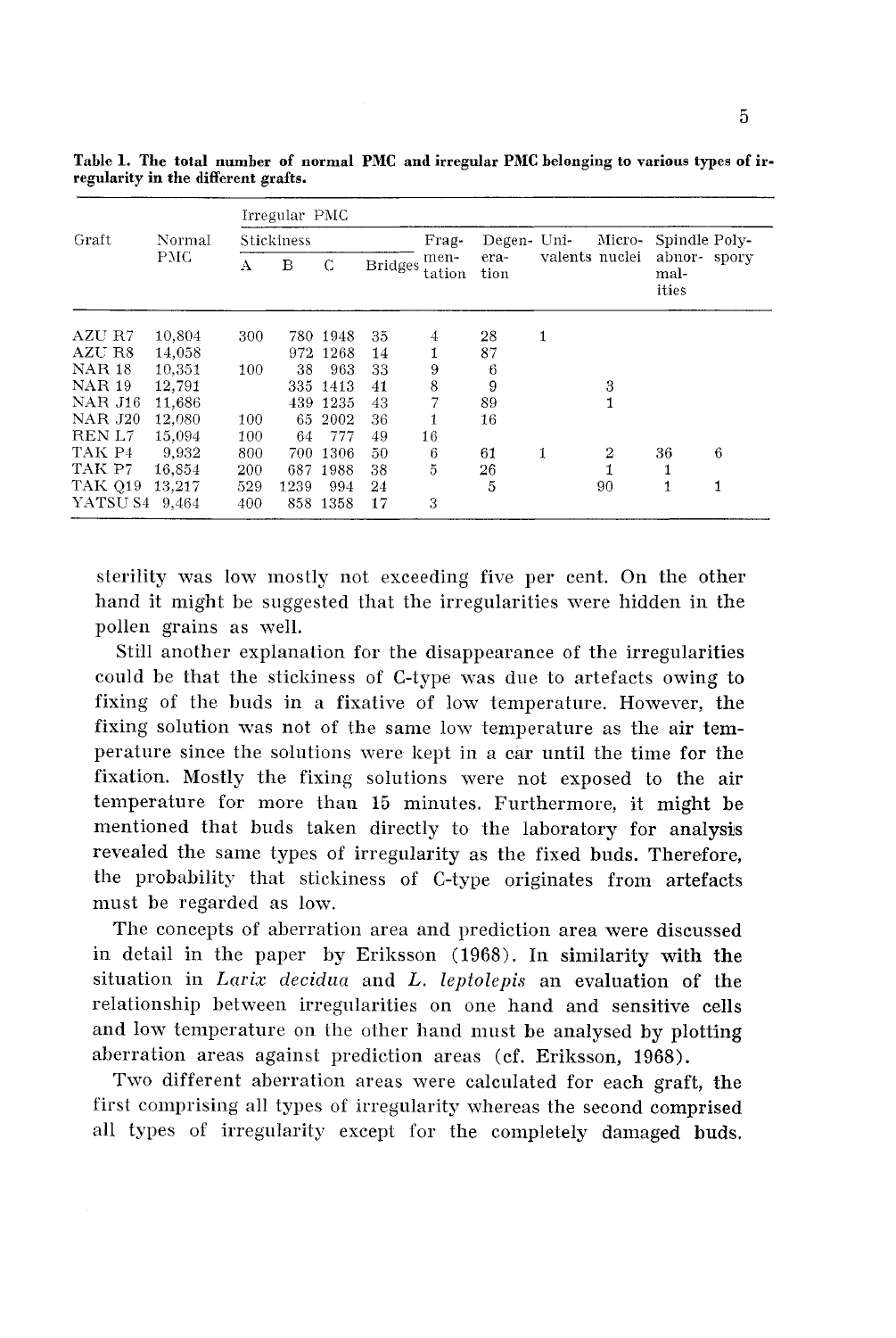

Fig. **1.** Clone Azu **R** 7, L. *leptolepis.* 



Fig. 2. Clone Azu R 8, L. *leptolepis.* 





Fig. 1—4. *Above:* The meiotic development of the PMC.  $\times = \%$  PMC in diplotene,  $\bigcirc = \%$  PMC in diakinesis — anaphase I + metaphase II,  $\Box = \%$  PMC which has reached the tetrad stage.

*Below:* The total percentage of irregularities  $\bigcirc$  and the percentage of completely damaged buds  $(\square)$ . The hatched columns refer to the pollen sterility.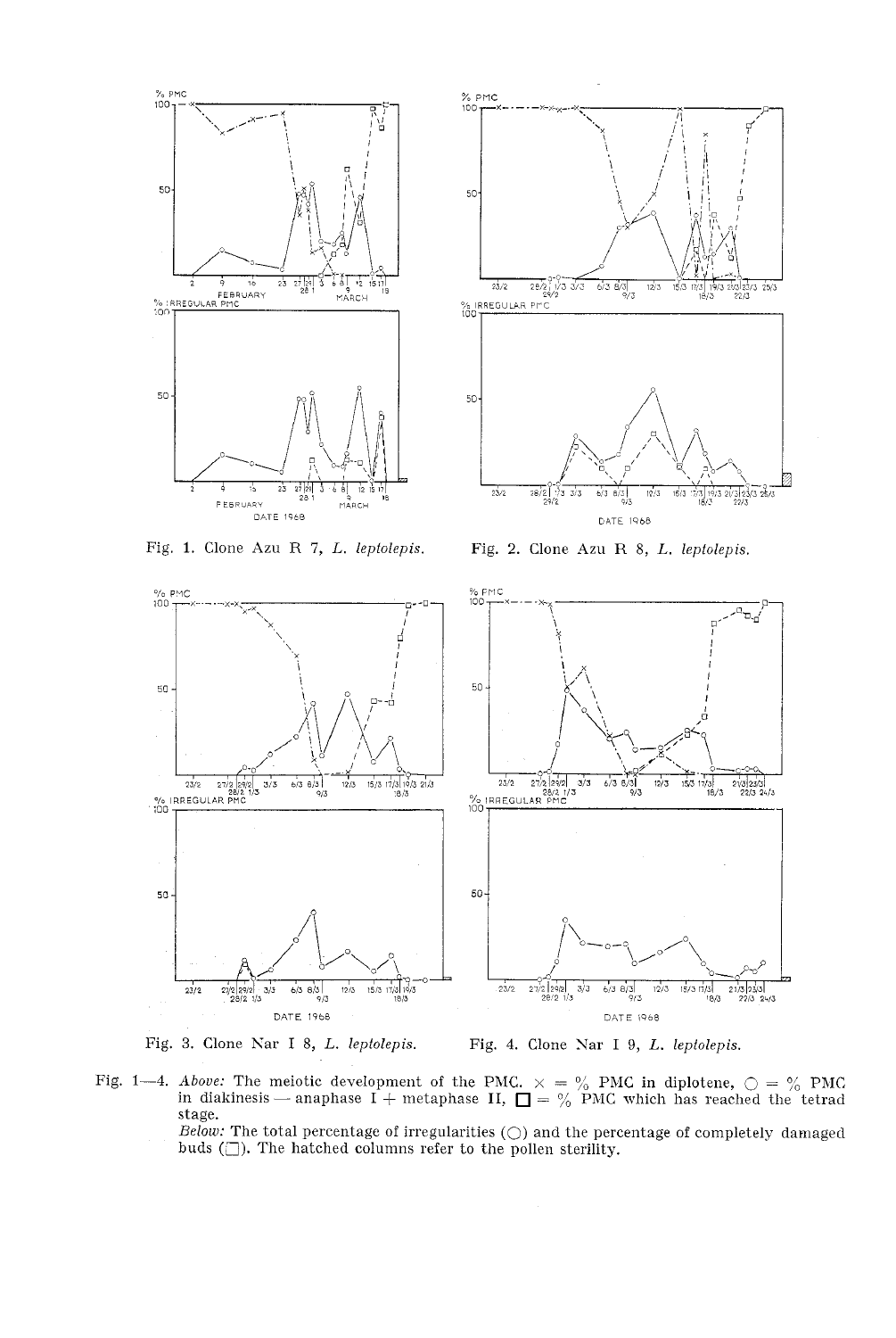





Fig. 6. Clone Nar J 20, L. *lepfolepis.* 





Fig. 8. Clone Tak P 4, L. *lepfolepis.* 

Fig. 5-8. *Above:* The meiotic development of the PMC.  $\times = \%$  PMC in diplotene,  $\bigcirc = \%$  PMC in diakinesis - anaphase I + metaphase II,  $\Box = \%$  PMC which has reached the tetrad stage.

 $Below:$  The total percentage of irregularities  $(\bigcirc)$  and the percentage of completely damaged buds  $(\Box)$ . The hatched columns refer to the pollen sterility.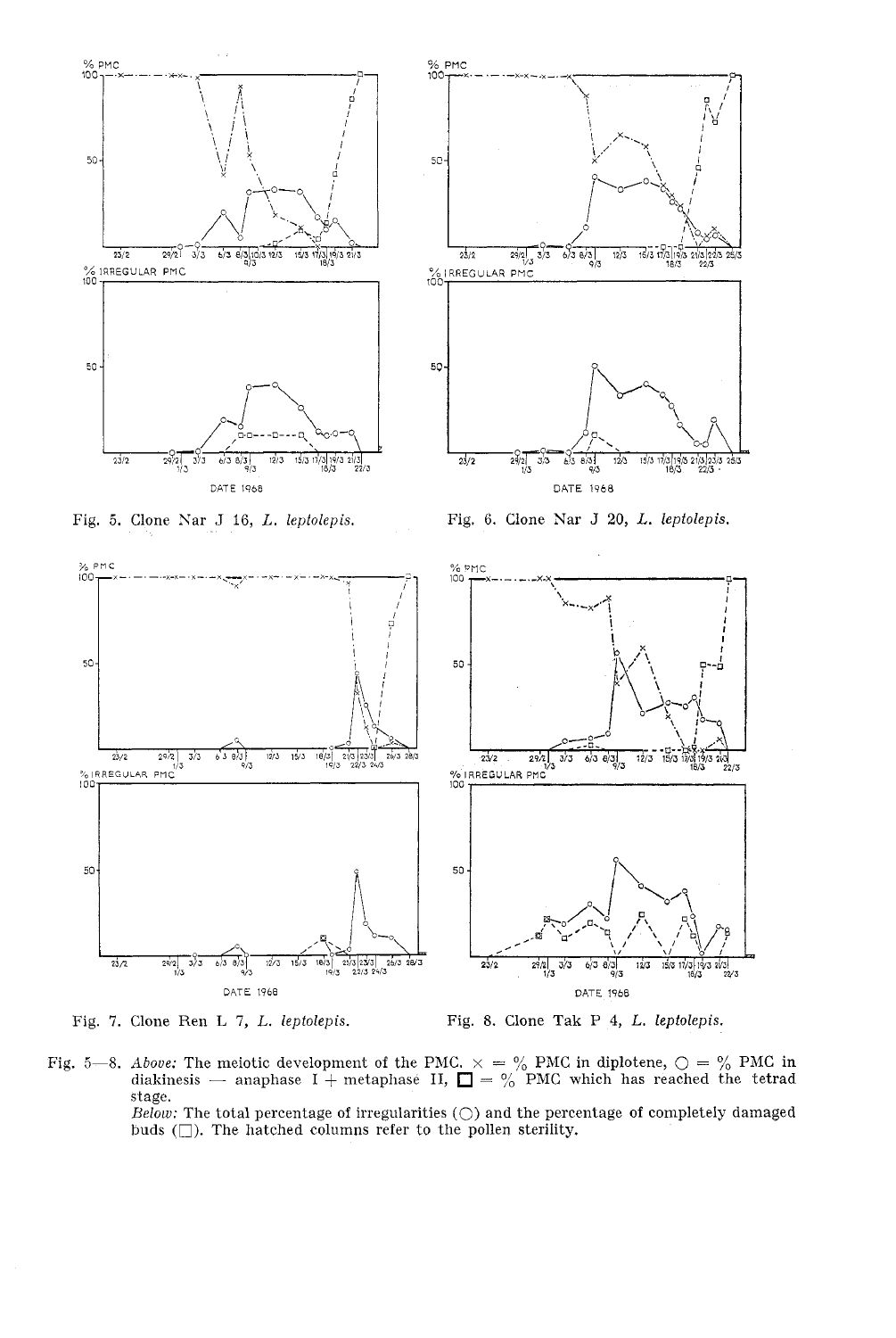

% $PMC$ 50  $\begin{array}{c|cc}\n & -9 & -9 & -9 \\
\hline\n & 23/2 & 28/2 & 1/3 & 3/3 \\
 & & 29/2 & \\
 & & 29/2 & \\
\hline\n100 & 1 & & \\
\end{array}$  $6/3$   $9/3$  $12/3$  $15/31$ 50  $\frac{1}{3223/3}$  25/3  $23/2$ 28/21 1/3 3/3  $6/3$ 12/3  $rac{19}{8}{3}$ DATE 1968

Fig. 9. Clone Tak P **7,** L. *lepfolepis.* 



Fig. 11. Clone Yatsu S 4, L. *leptolepis.* 

Fig. 9—11. *Above:* The meiotic development of the PMC.  $\times = \%$  PMC in diplotene,  $\bigcirc = \%$  PMC in diakinesis — anaphase I + metaphase II,  $\bigcirc = \%$  PMC which has reached the tetrad in diakinesis — anaphase I + metaphase II,  $\Box = \frac{9}{6}$  PMC which has reached the tetrad stage.

*Below:* The total percentage of irregularities  $(\bigcirc)$  and the percentage of completely damaged buds  $(\Box)$ . The hatched columns refer to the pollen sterility.

Fig. 10. Clone Tak Q 19, *L, leptolepis.*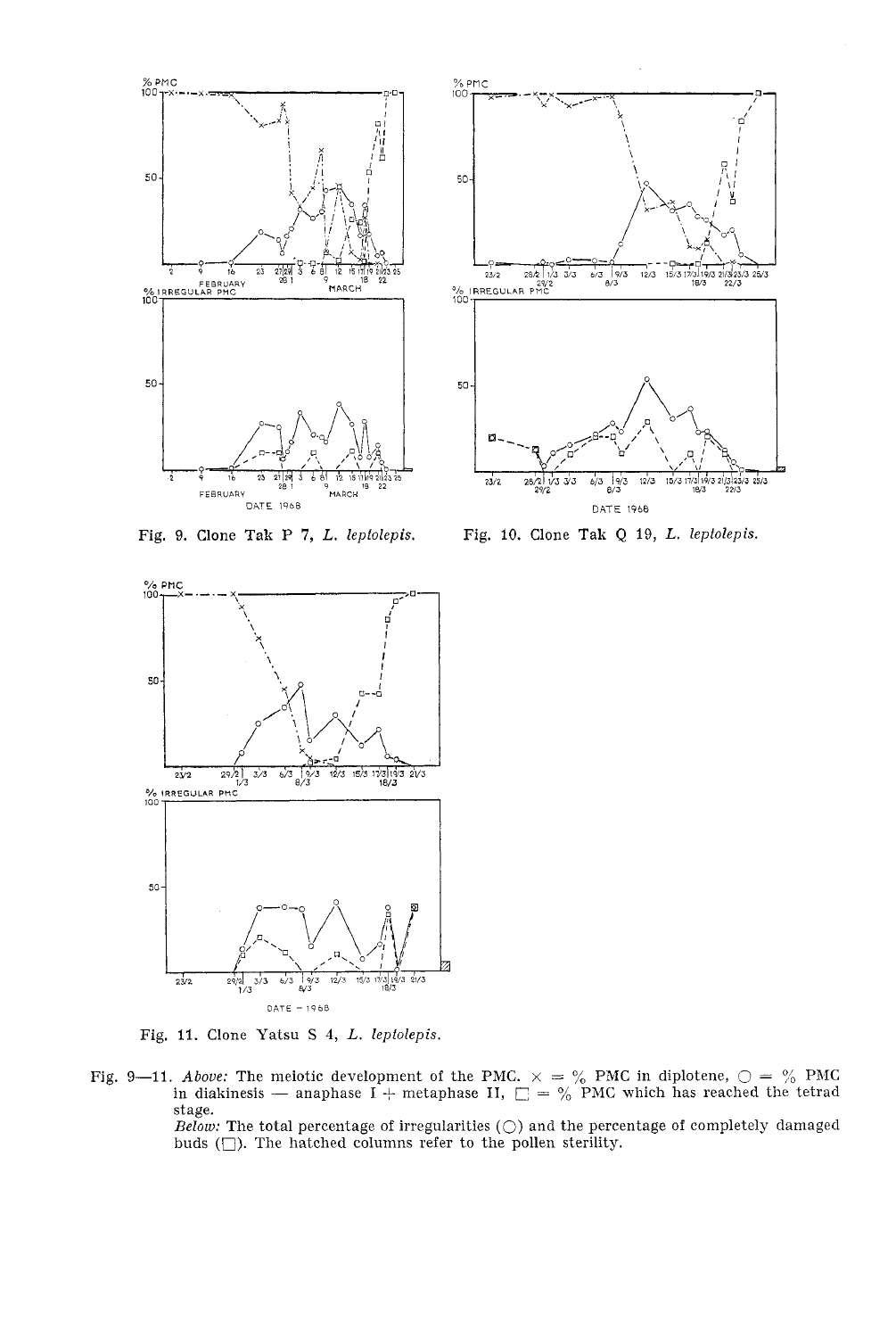

Fig. 12. The maximum and minimum temperature curves at Röskär from 29 January to 28 March 1968.

The reason for excluding those buds from the aberration area was that their origin is not yet completely understood (cf. Eriksson *et ul.,* 1970). Furthermore, it is probable that the induction mechanism is different in the PMC of the completely damaged buds on one hand and the PMC showing irregularities like stickiness of C-type on the other hand. Thus, completely damaged buds sometimes occurred before any sensitive PMC had been delected (cf. Fig. S and 10).

Several different relationships between prediction areas and aberration areas were tested graphically, some of which were of such a poor appearance that no numerical calculations were needed to disclose an agreement between prediction area and aberration area. In this connection it is worth mentioning that all relationships, where the completely damaged buds were tested separately were of this type.

In Table 2 the relationships tested numerically have been compiled. The data in this table reveal that the variance ratio varied considerably. The relationships 1 (the poorest one) and 6 (the best one) in Table 2 are graphically demonstrated in Fig. 13—14. From Table 2 it may be seen that the best agreement is obtained when the aberration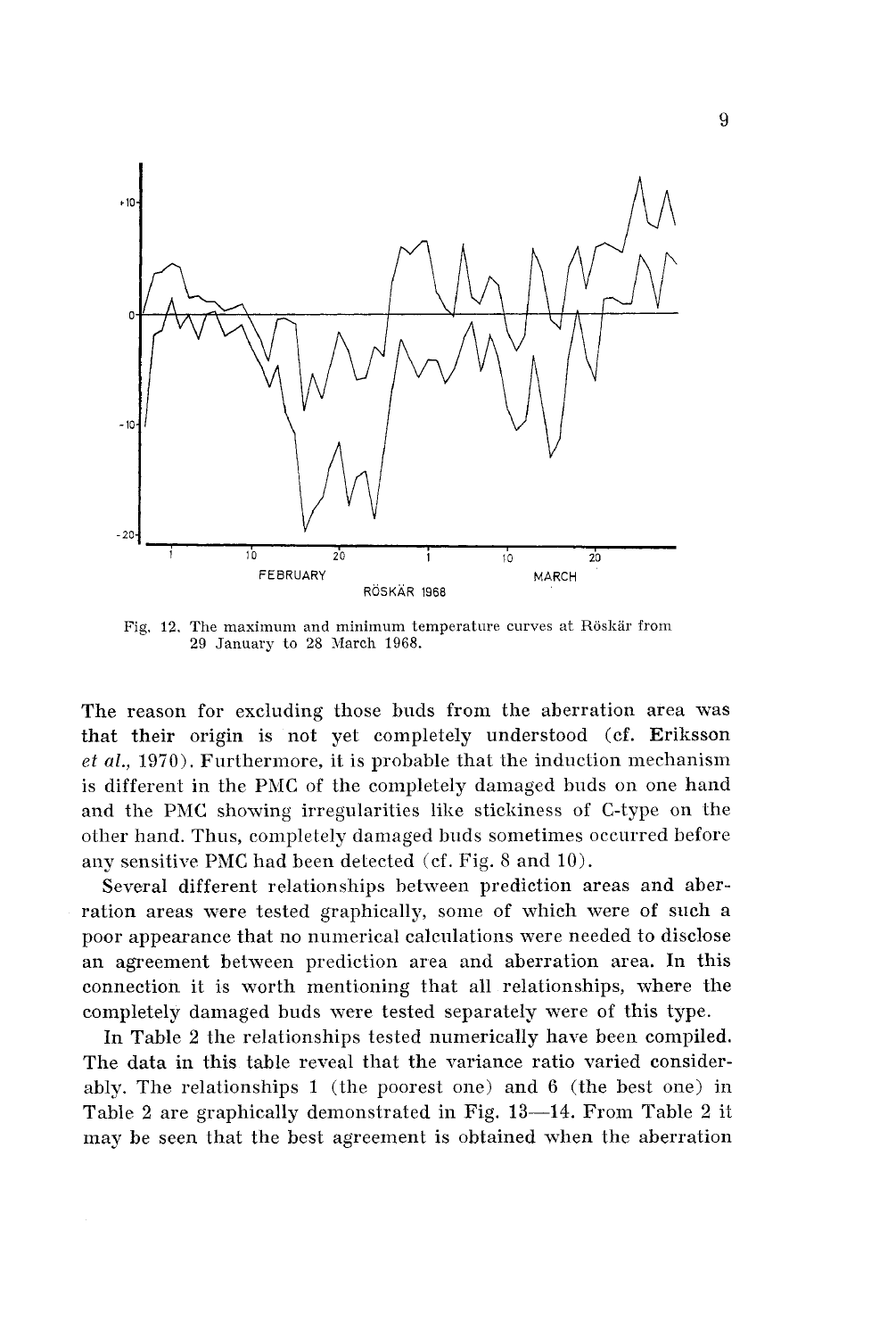| No.            | Relationship studied                                    |                                                                                              | Variance ratio (F)<br>for testing<br>regression |
|----------------|---------------------------------------------------------|----------------------------------------------------------------------------------------------|-------------------------------------------------|
| 1              | Total aberration area                                   | — % cells (diak. — A I) $\times$ minus<br>degrees below $-2^{\circ}$ C                       | $8.74*$                                         |
| $\overline{2}$ | Aberration area except for<br>completely damaged buds [ | $\%$ cells (diak. — A I) $\times$ minus<br>degrees below $-2^{\circ}$ C                      | $11.4$ **                                       |
| 3              | Total aberration area                                   | $\sim \frac{6}{6}$ cells (diak., MI, AI, MII) $\times$<br>minus degrees below $-2^{\circ}$ C | $15.5$ **                                       |
| $\overline{4}$ | Aberration area except for<br>completely damaged buds   | ditto                                                                                        | $30.2$ ***                                      |
| 5              | Total aberration area                                   | $\rightarrow$ % cells (diak., MI, AI, MII) at<br>minus degrees below $-2^{\circ}C$           | $18.8$ **                                       |
| 6              | Aberration area except for<br>completely damaged buds   | ditto                                                                                        | $53.8$ ***                                      |
| 7              | Total aberration area                                   | $-$ % cells (diak. -- AI) at minus<br>degrees below $-2^{\circ}C$                            | $15.0$ **                                       |
| 8              | Aberration area except for<br>completely damaged buds   | ditto                                                                                        | 32.8 ***                                        |

Table 2. Regressions in L. *leptolepis* of aberration area on sensitive cells  $\times$  low tempera**tures as well as regressions of aberration area on areas of sensitive cells.** 

area is tested against prediction areas comprising dialtinesis, **RI** I, A 1 and M **I1** as the sensitive stages. The high sensitivity of these stages agrees with the observations of the frost sensitivity in PMC of Norway spruce (Anderson, 1970; Ekberg ef *al.,* 1970). The inclusion of the completely damaged buds into the aberration area resulted in poorer relationships than when the completely damaged buds were excluded from the aberration area.

A few hypothetical examples of the amount of irregularity expected following different mechanisms of the temperature action on the PMC are illustrated in Fig. 15. The mechanisms are rather simple in these examples, a linear  $(A)$  or an exponential increase  $(D)$  of the amount of irregularity by the temperature or  $(B \text{ and } C)$  a linear increase in a certain temperature range and a temperature independent induction of irregularities in another temperature range. Still more complicated mechanisms of the temperature action on the PMC can be suggested by combining the schemes followed by the different types of irregularity in Fig. 15.

As pointed out previously (Eriksson, 1968) it is not believed that an exact temperature response of the PhIC can be revealed in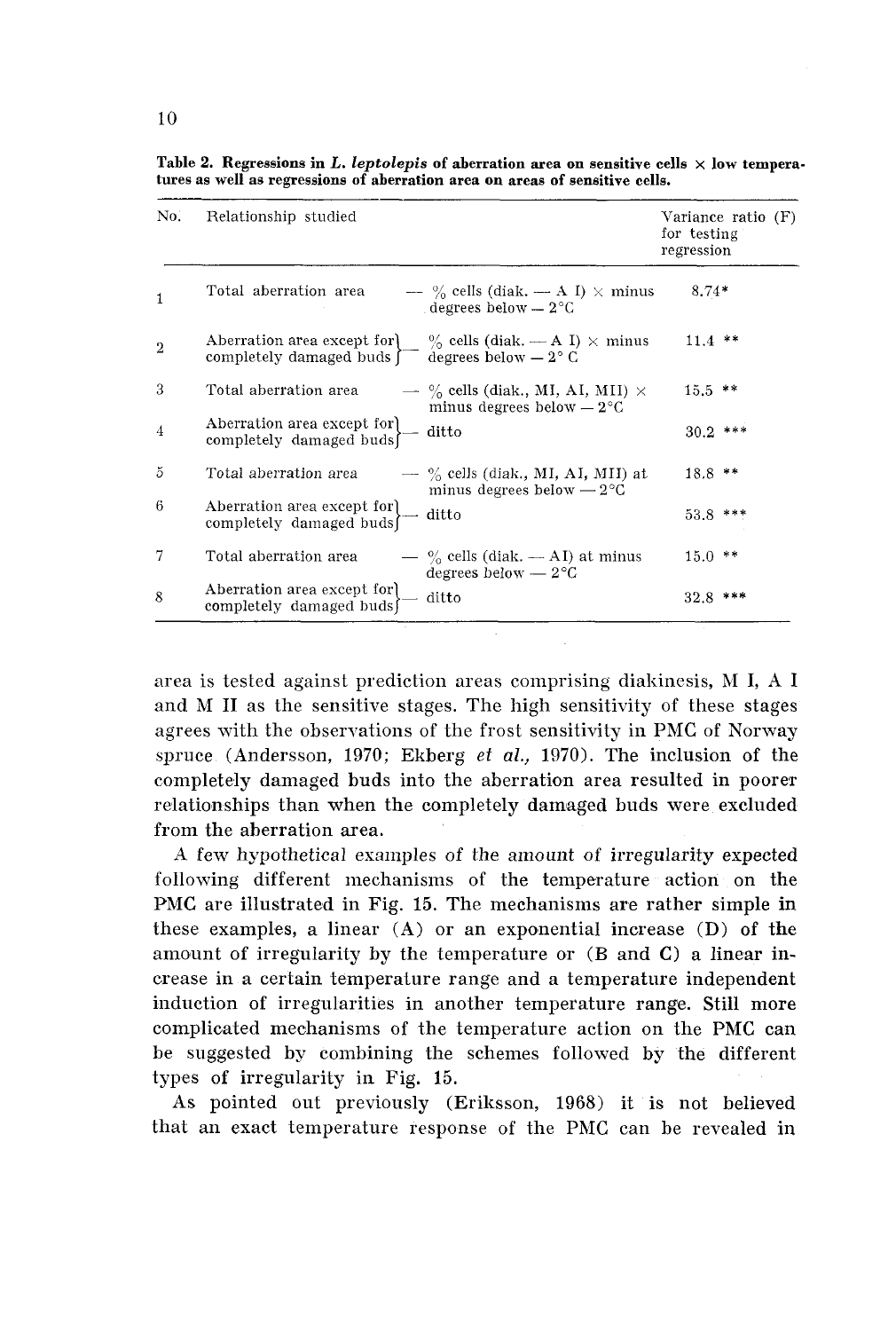

Fig. 13. The relationship between aberration area and prediction area. The aberration area comprises all irregularities observed. The prediction area was calculated from the percentage of cells in dialrinesis — anaphase I at tem-<br>percentage of cells in dialrinesis — anaphase I at temobserved. The prediction area was calculated from the peratures below  $-2$ °C. The linear regression demonstrated refers to No. 1 in Table 2.



Fig. 14. The relationship between aberration area and prediction area. The aberration area does not comprise the irregularities observed in the completely damaged buds. The prediction area was calculated from the percentregularities observed in the completely damaged buds.<br>The prediction area was calculated from the percent-<br>age of cells in diakinesis — anaphase  $I +$  metaphase<br>II at temperatures below  $-.2^{\circ}C$ . The linear regression demonstrated refers to No. 6 in Table 2.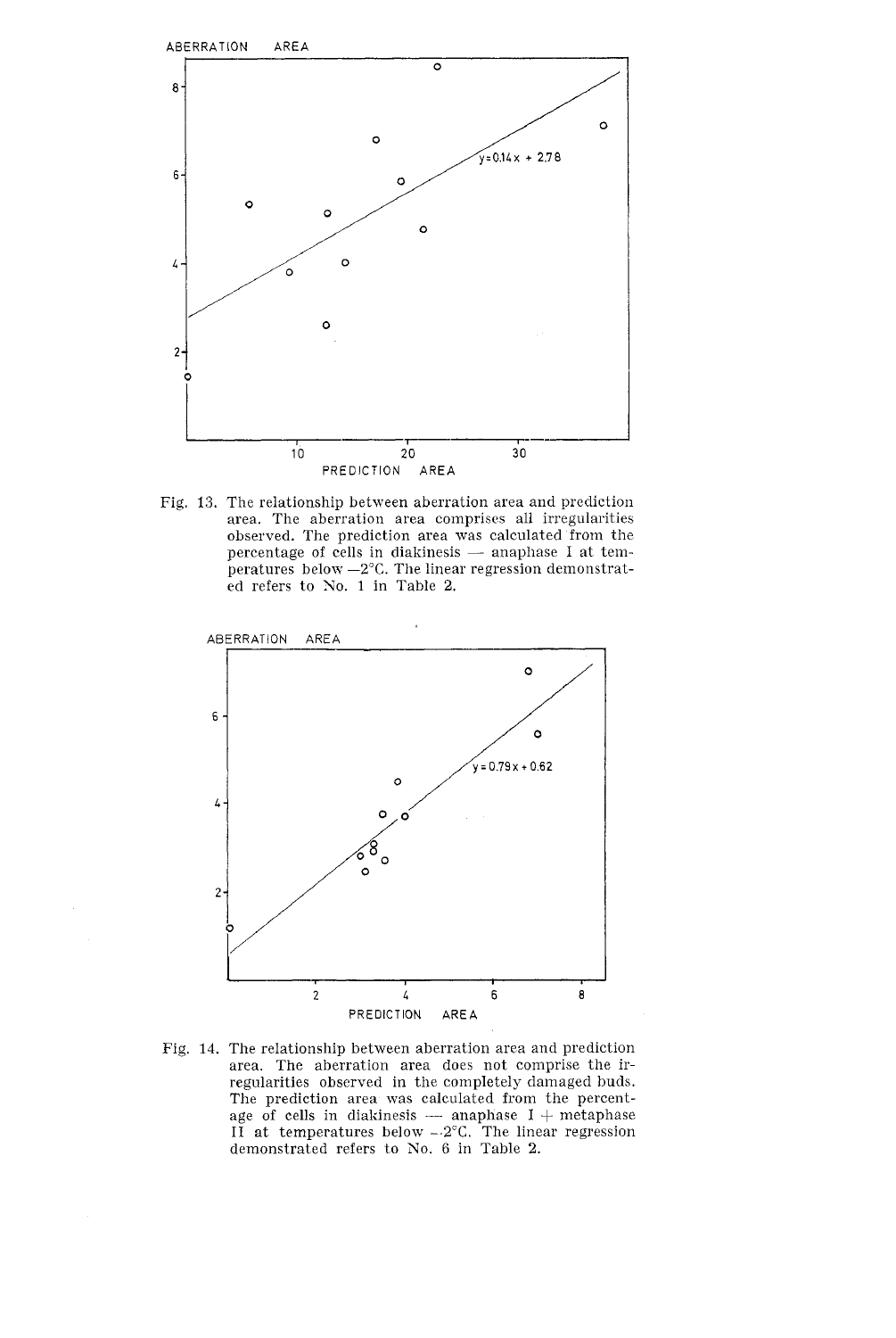

Fig. 15. In the diagram the temperature influence upon the induction of irregularities is demonstrated. In this connection it is worth pointing out that not only low but also high temperatures might provoke irregularities in the PMC (cf. Andersson, 1970; Chira, 1965).  $CT = critical$  temperature, which means the temperature below (above) which irregularities are induced. A-D could be regarded as different types of irregularity. For types A and B the critical temperature was assumed to be the same. For A there is a linear increase of the temperature effect throughout the whole temperature range whereas there is a linear increase within a certain temperature range for type B. For type B there is a threshold level, below (above) this level all temperatures provoke an effect independent of how low (high) the temperature is. For type C there is a temperature independent induction of irregularities just below (above) the critical temperature followed by a linear increase at lower (higher) temperatures. For type D it was assumed that the temperature effect increases exponentially.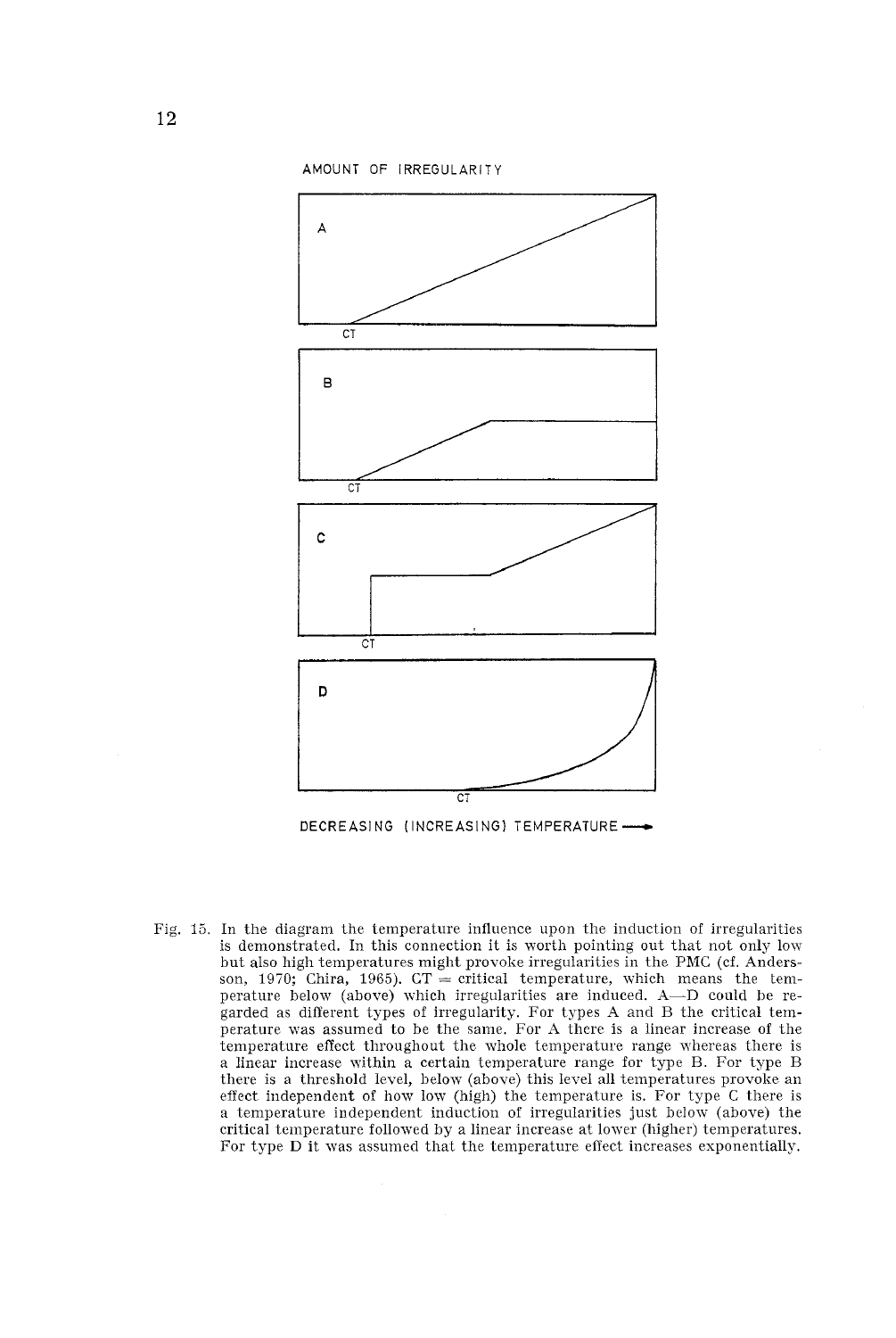experiments of the present design. The exact temperature response of the PMC can only be obtained from experiments carried out during well defined temperature conditions. At the moment the information needed for the design of experiments which could reveal the mechanism of the temperature action (cf. Fig. 15) have become available. The following procedure of such an experiment is suggested:

1. PhIC in diplotene are exposed to low temperature in order to break the dormancy.

2. Subsequently these PMC are exposed to  $+5^{\circ}$  C to provoke an initiation of further development from diplotene, thereby sensitive PMC appear.

3. The sensitive PMC should be exposed to  $-1^{\circ}$  C,  $-2^{\circ}$  C,  $-3^{\circ}$  C,  $-4^{\circ}$  C,  $-5^{\circ}$  C,  $-6^{\circ}$  C for 1, 2, 3 or 4 days at each temperature level.

From such an experiment it will be possible to obtain information concerning:

**A.** the critical temperature for induction of various types of irregularity,

B. the exposure time needed for induction of various types of irregularity,

C. the action mechanism of the temperature, whether the temperature effect is linear or exponential or if there is a threshold effect  $(cf. B and C in Fig. 15)$ .

Based on the data from the experiment outlined above another experiment could be planned to obtain a complete understanding of the temperature response of the PMC.

#### REFERENCES

ANDERSSON, E. 1970. Disturbances of meiosis in pollen mother cells of spruce *(Picea abies). Sfud. For. Suec.* In press.

- CHIRA, E. 1965. On some biological questions concerning *Picea escelsa* (Lam.) Link. pollen. *Bioldgia,* 20, 641-653.
- EKBERG, I., ERIKSSON, G. & JONSSON, A. 1970. Meiotic investigations in pollen mother cells of larch and Norway spruce. *IUFRO section* 22. *Working Group Meeting on*  Sexual Reproduction of Forest Trees 28. 5. -- 5. 6. 1970 in Varparanta, near Savon*linna, Finland.* Mimeograph, 7 pp.
- ERIKSSON, G. 1968. Temperature response of pollen mother cells in *Larix* and its importance for pollen formation. *Stud. For. Suec., 63,* 1-131.
- ERIKSSON, G., EKBERG, I. & JONSSON, A. 1970. Further studies on meiosis and pollen formation in *Laris. Stud. For. Suec. In* press.